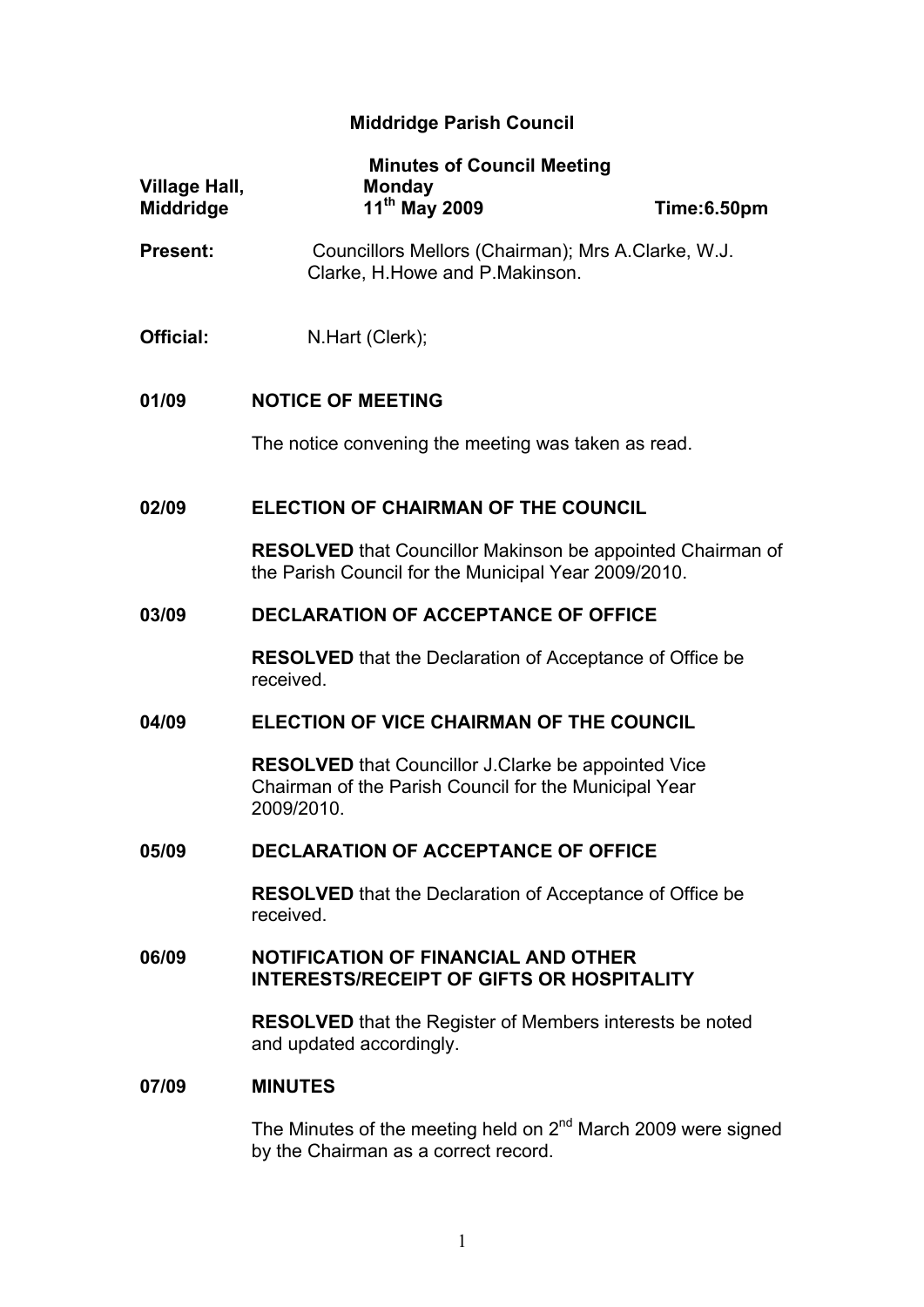#### **08/09 MATTERS ARISING FROM MINUTES**

#### **i) Christmas Tree (Minute 75/08 refers)**

The Clerk reported that advice had been received from Lyndhurst Nurseries regarding a suitable tree to be erected on the Village Green as an alternative to the provision of a 'one off' Christmas tree each year; which was reported to be quite expensive in terms of both its purchase cost and its 'dressing' with Christmas lights.

Reference was made to other species of trees which may also be suitable, including one type located near Byerley Park Junior School. Residents views on the subject had been invited via the Residents Newsletter, however no consensus of opinion was reached. Consideration was also given to alternative means of securing the dressing of the tree, rather than continue to commit funds to a third party to carry out this work.

#### **RESOLVED** that:-

- 1. Councillors J.Clarke and Howe contact Hamsterley Tree Surgeons with a view to obtaining a 'second opinion' on the most suitable permanent tree that could be planted on the Village Green, suitable for future use as a Christmas tree.
- 2. Members preference to carry out works to 'dress' any permanent Christmas tree in house, be noted.

# **ii) Grounds Maintenance & General Repairs (Minute 77/08 refers)**

It was noted that works to repair the wooden seat adjacent to the bus shelter had now been completed.

**RESOLVED** that thanks be recorded to Councillor J.Clarke for his efforts in repairing the seat.

# **iii) Erection of Dwelling, Land Adjacent 38 Southside, Middridge (Minute 75/08 refers)**

It was noted that DCC Highways had indicated that they satisfied with the access and parking issues surrounding this application. The final opinion of the Design and Conservation Manager would be sought; which would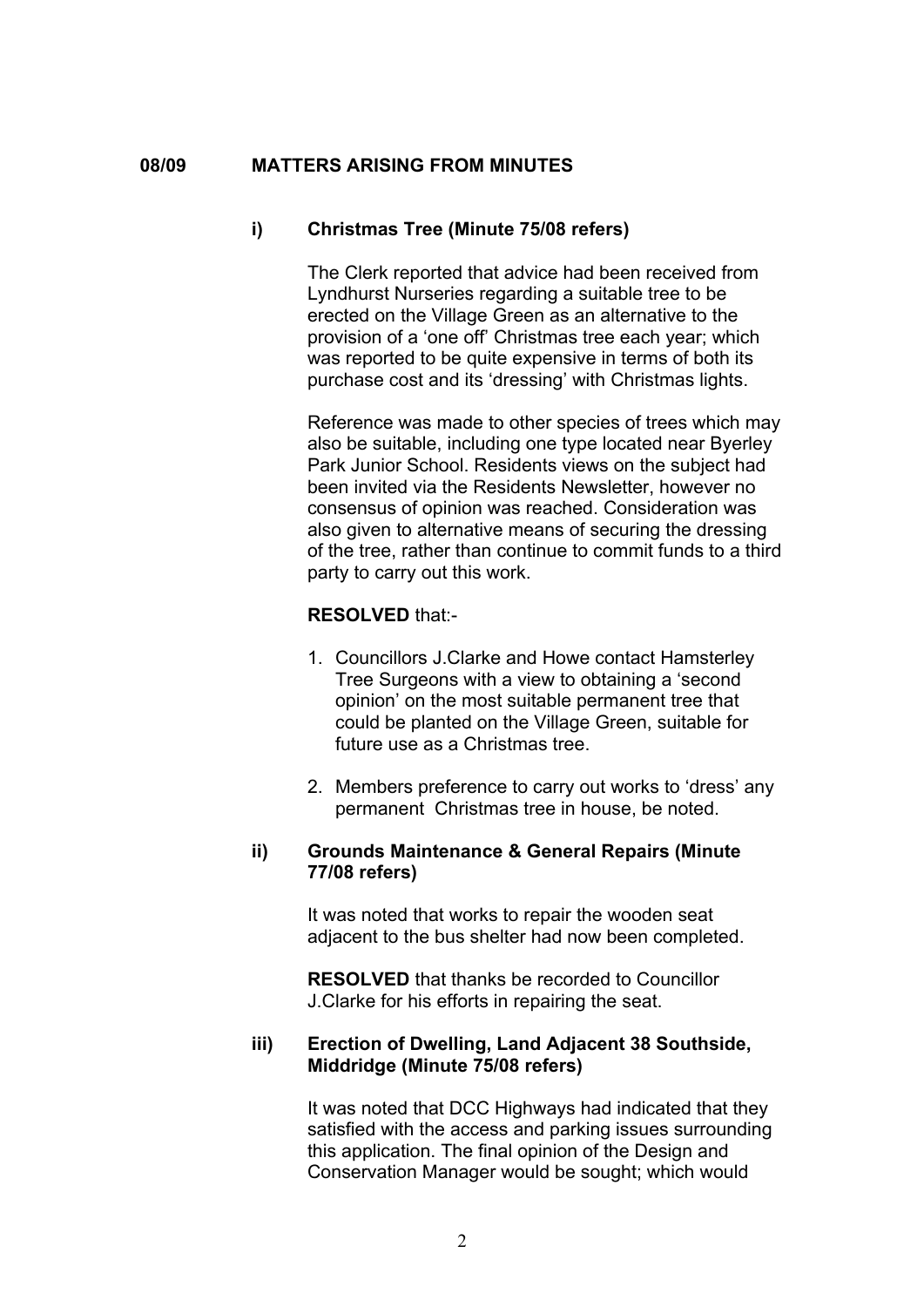dictate whether the application would be amended or recommended for approval.

#### **iv) Middridge Website (Minute 81/08 refers)**

The Chairman advised of progress regards establishing a website for the activities of both the Parish Council, the Residents Association and the Village generally. The cost of the website was £5 per month. Amendments to the page layout were proposed and it was suggested that an appropriate article be placed in the next Residents Newsletter advising people of the new website facility. Councillor Mrs Clarke advised that she would provide further content regards the history of the Village, in consultation with a local historian.

#### **v) Chairman's Evening (Minute 85/08 refers)**

To be held on Tuesday 19<sup>th</sup> May 2009

#### **09/09 ACCOUNTS FOR PAYMENT**

Members considered a schedule of Accounts for Payment; together with an additional invoice received from C.E.Walker for £379.50 in respect of grasscutting.

**RESOLVED** that the following accounts be approved for payment:-

| N.Hart           | Salary                        | £183.33 |
|------------------|-------------------------------|---------|
| N.Hart           | Postage                       | £3.20   |
| Zurich Insurance | <b>Local Council Policy</b>   | £556.64 |
| Zurich Insurance | <b>Engineering Inspection</b> | £287.50 |
| C.E.Walker       | Grasscutting                  | £379.50 |

# **10/09 ACCOUNTS FOR THE YEAR ENDED 31ST MARCH 2009**

Consideration was given to the final accounts for the period ended 31<sup>st</sup> March 2009 following consideration by the internal auditor, and prior to submission for external audit.

It was requested that for future years, a breakdown be given to illustrate the Grounds Maintenance costs to this authority, excluding any monies obtained via the Parish Paths Scheme.

**RESOLVED** that the accounts for the year ended 31<sup>st</sup> March 2009 be approved and the accounts be referred to the external auditor for inspection.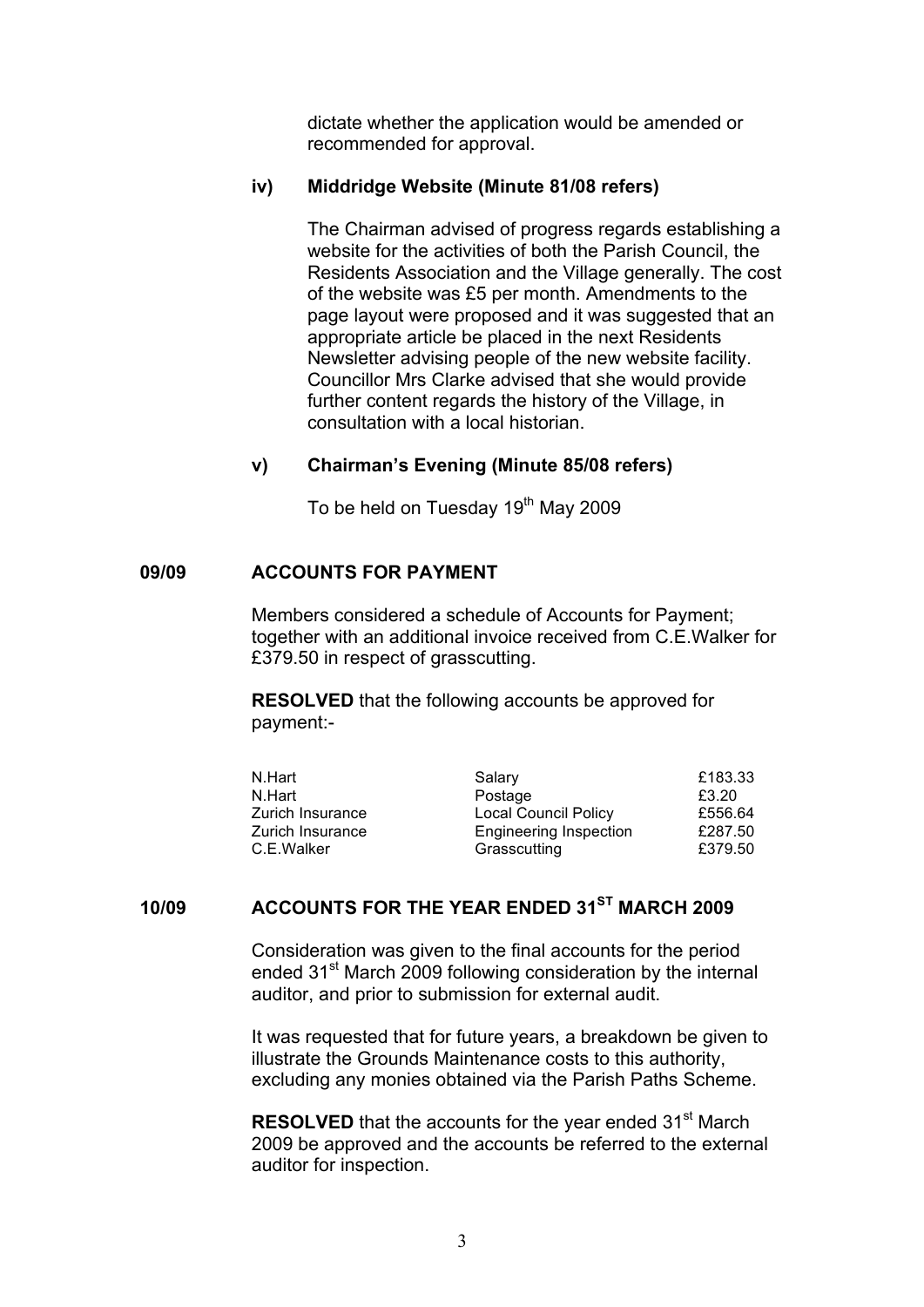# **11/09 GROUNDS MAINTENANCE & GENERAL REPAIRS**

i) Grounds Maintenance or General Repairs Issues

It was noted that work would shortly commence by the Working Party to carry out improvements to the area surrounding the war memorial.

Works to repair the wood seat adjacent the bus shelter had now been completed. It was suggested that an inspection of the other seat was now necessary to establish whether any damage had occurred.

#### **EXCLUSION OF PRESS & PUBLIC**

**RESOLVED** that in accordance with the Local Government Act 1972, the press and public be excluded from the meeting for the following item of business only on the grounds that it involved the likely disclosure of exempt information as defined in Paragraph 3 of Part 1 of Schedule 12A of the Act.

ii) Contract for Bus Shelter Maintenance

Consideration was given to two quotations received in respect of quarterly cleaning of the two bus shelters in the Village.

#### **RESOLVED that:-**

**1.** The contract in respect of maintenance of the Parish bus shelters be awarded to JWS.

The meeting then continued in public session.

## **12/09 PROPOSED DISPOSAL OF ALLOTMENTS BY DURHAM COUNTY COUNCIL, MIDDRIDGE**

No further progress had been reported regarding this proposal.

# **13/09 PLANNING APPLICATIONS**

The Clerk advised of the new protocol adopted by Durham County Council regards circulation of a weekly list for planning applications based on each geographical area. There were no applications received on this occasion for Middridge.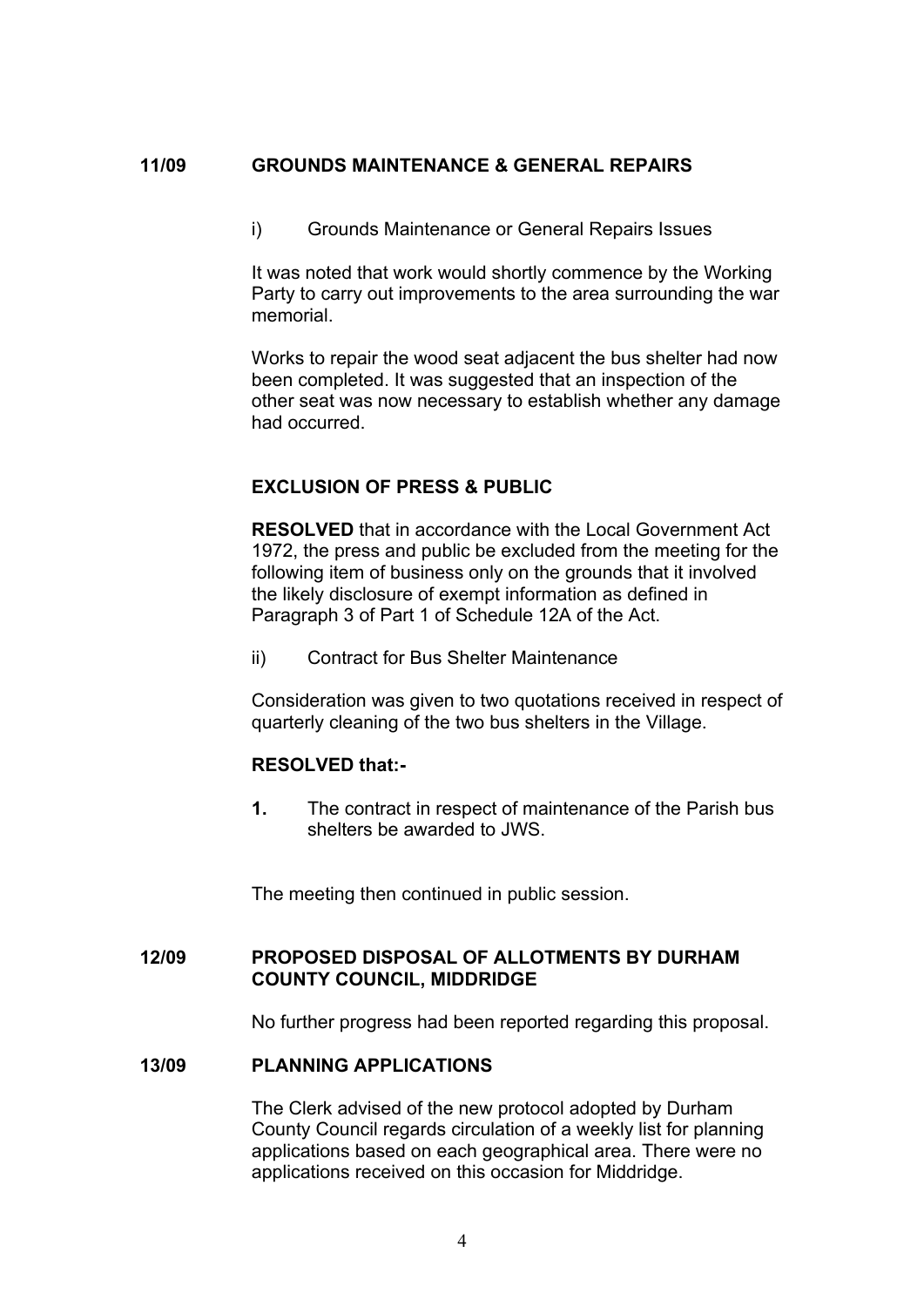**RESOLVED** that the report be noted.

#### **14/09 CHILDRENS' PLAY AREA**

Consideration was given to the Clerk's monthly inspection report regarding the condition of the play area and equipment, along with both an independent report on the condition of the facility provided by Tyne and Wear Play Association and an Examination of Play Equipment report provided by Zurich **Insurance** 

Reference was made to access for the disabled and it was considered that existing provision was suitable. With regard to signage advising of who to contact in the event of an emergency, it was suggested that an appropriate notice be put in place in each of the Parish notice boards. The Clerk would also review other play area facilities within the area to clarify what other provision is made.

**RESOLVED** that the report be noted and the Clerk arrange to display an appropriate contact notice regarding the play area facilities and review alternative facilities.

# **15/09 GENERAL CORRESPONDENCE**

The following correspondence was noted:-

- a) DCC-Invitation to Attend Civic Service-Saturday 30<sup>th</sup> May 2009 at 2.00pm
- b) Co Durham & Cleveland Training Partnership-Training **Opportunities**

# **16/09 G.A.T.C./MIDDRIDGE AREA ACTION PARTNERSHIP ARRANGEMENTS**

Councillor Mrs Clarke reported on the outcome of the inaugural meeting of the Area Action Partnership attended by Councillors Mr & Mrs Clarke and Mellors.

**RESOLVED** that the report be noted.

#### **17/09 ADDITIONAL ITEMS**

(i) Middridge Village Association-Village Fete,  $4<sup>th</sup>$  July 2009